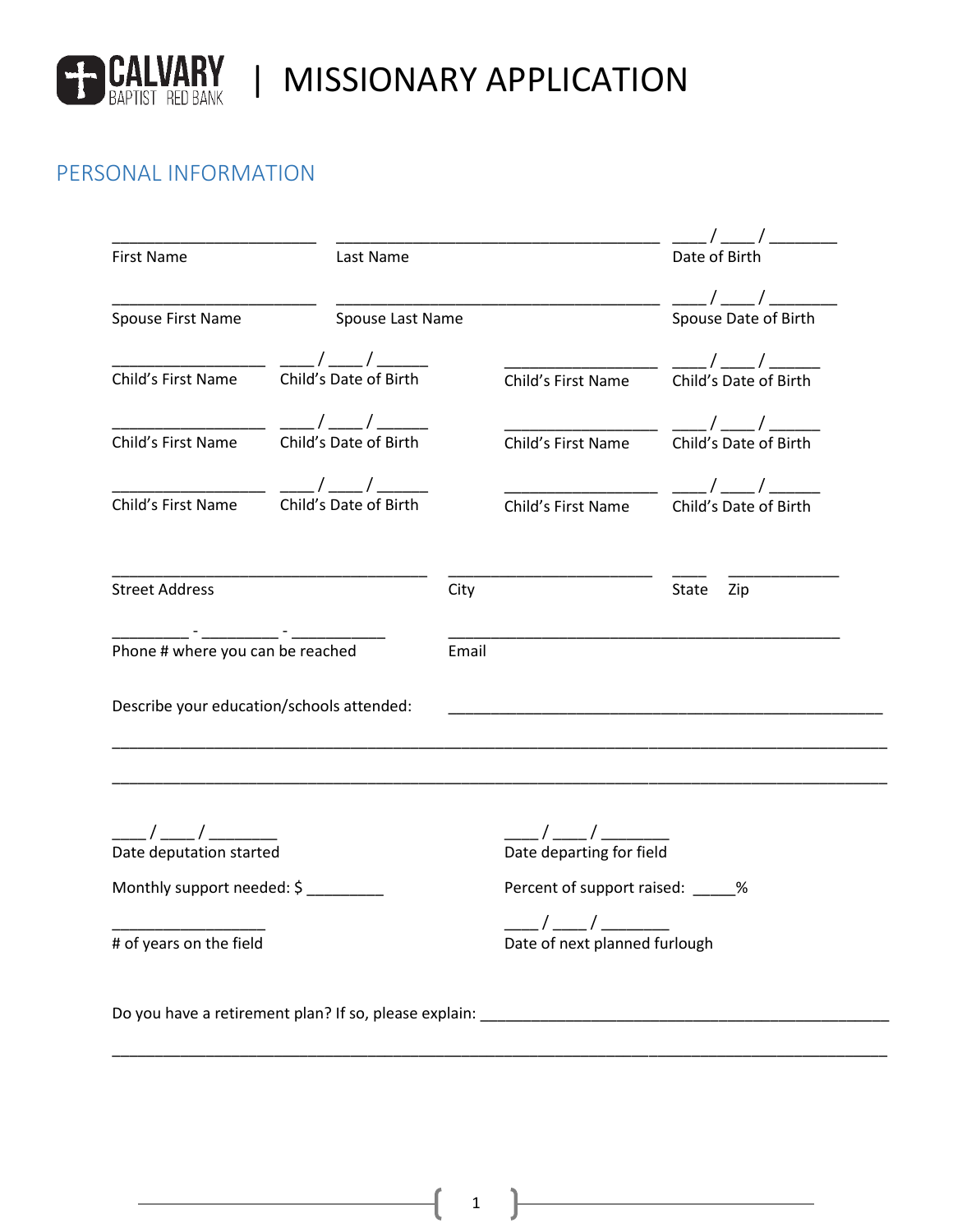## MISSION BOARD INFORMATION

| <b>Mission Board Name</b>           |                                          |                                                                           |                          |                      |              |
|-------------------------------------|------------------------------------------|---------------------------------------------------------------------------|--------------------------|----------------------|--------------|
| <b>Mission Board Street Address</b> |                                          | City                                                                      |                          | State<br>Zip         |              |
| Sending Church                      |                                          |                                                                           | City                     |                      | <b>State</b> |
| <b>STATEMENT OF FAITH</b>           |                                          |                                                                           |                          |                      |              |
|                                     |                                          | Please attach a written statement of faith and at least three references. |                          |                      |              |
|                                     | Do you tithe? $\Box$ Yes $\Box$ No       |                                                                           | Do you give to missions? | $\Box$ Yes $\Box$ No |              |
|                                     |                                          |                                                                           |                          |                      |              |
|                                     |                                          |                                                                           |                          |                      |              |
|                                     | Who would you call for guidance/counsel? |                                                                           |                          |                      |              |
| personal                            |                                          | ministry                                                                  |                          | spiritual            |              |
|                                     |                                          |                                                                           |                          |                      |              |
| <b>MINISTRY CALL</b>                |                                          |                                                                           |                          |                      |              |
|                                     |                                          | Please share you testimony and describe your call to missions:            |                          |                      |              |
|                                     |                                          |                                                                           |                          |                      |              |
|                                     |                                          |                                                                           |                          |                      |              |

 $\begin{pmatrix} 2 \end{pmatrix}$ 

\_\_\_\_\_\_\_\_\_\_\_\_\_\_\_\_\_\_\_\_\_\_\_\_\_\_\_\_\_\_\_\_\_\_\_\_\_\_\_\_\_\_\_\_\_\_\_\_\_\_\_\_\_\_\_\_\_\_\_\_\_\_\_\_\_\_\_\_\_\_\_\_\_\_\_\_\_\_\_\_\_\_\_\_\_\_\_\_\_\_\_

\_\_\_\_\_\_\_\_\_\_\_\_\_\_\_\_\_\_\_\_\_\_\_\_\_\_\_\_\_\_\_\_\_\_\_\_\_\_\_\_\_\_\_\_\_\_\_\_\_\_\_\_\_\_\_\_\_\_\_\_\_\_\_\_\_\_\_\_\_\_\_\_\_\_\_\_\_\_\_\_\_\_\_\_\_\_\_\_\_\_\_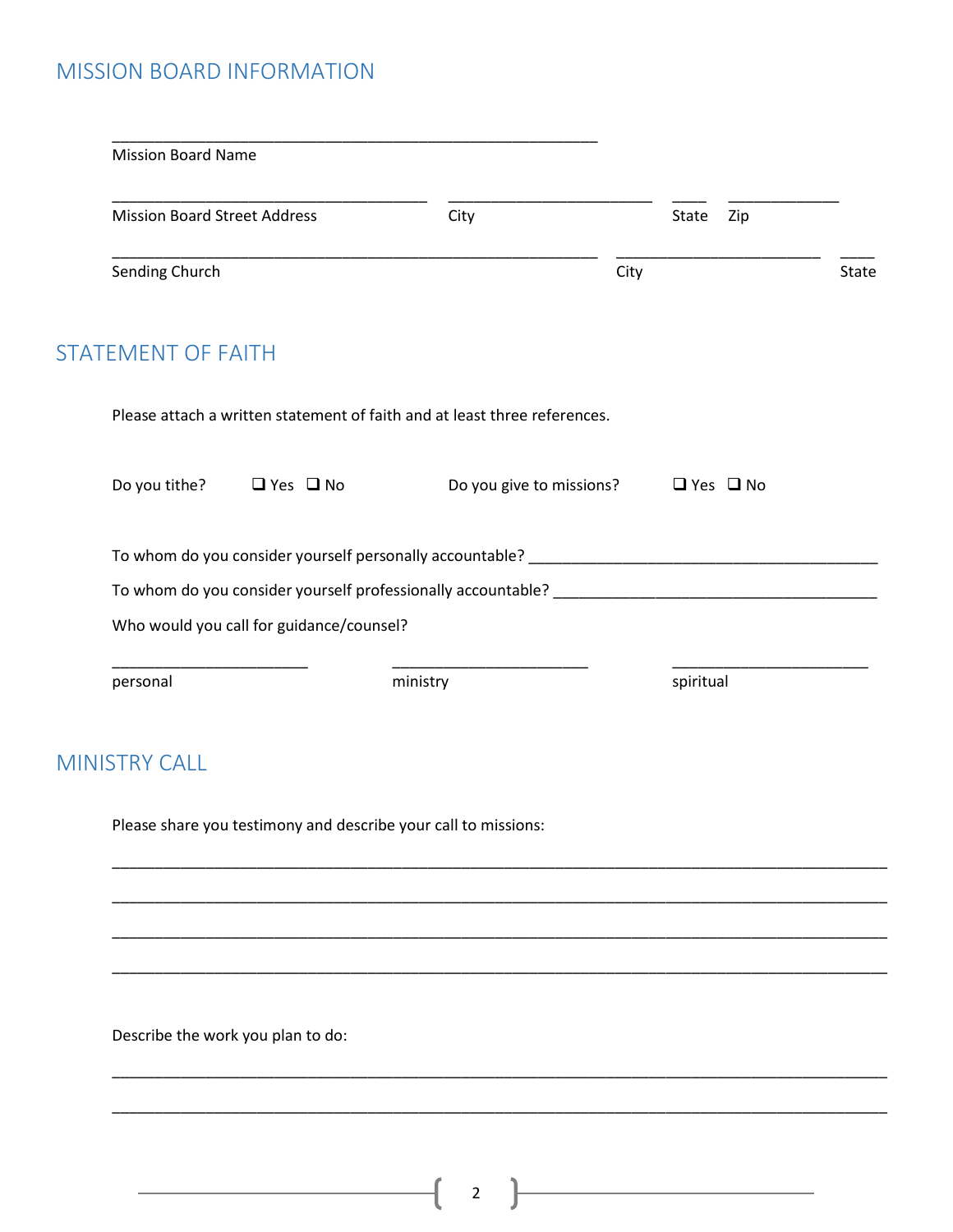Explain your goals in ministry:

How do you plan to meet those goals?

How does your ministry relate to the local church?

### **OTHER INFORMATION:**

Do you agree to provide monthly updates to Calvary Baptist Church via letter or e-mail?  $\Box$  Yes  $\Box$  No Do you agree to contact Calvary Baptist Church regarding any significant changes in your ministry? (i.e. location, health, finances, mission board changes, etc.) □ Yes □ No

#### **FOR YOUR SPOUSE:**

Please provide your testimony and call to missions:

Describe your education/schools attended: